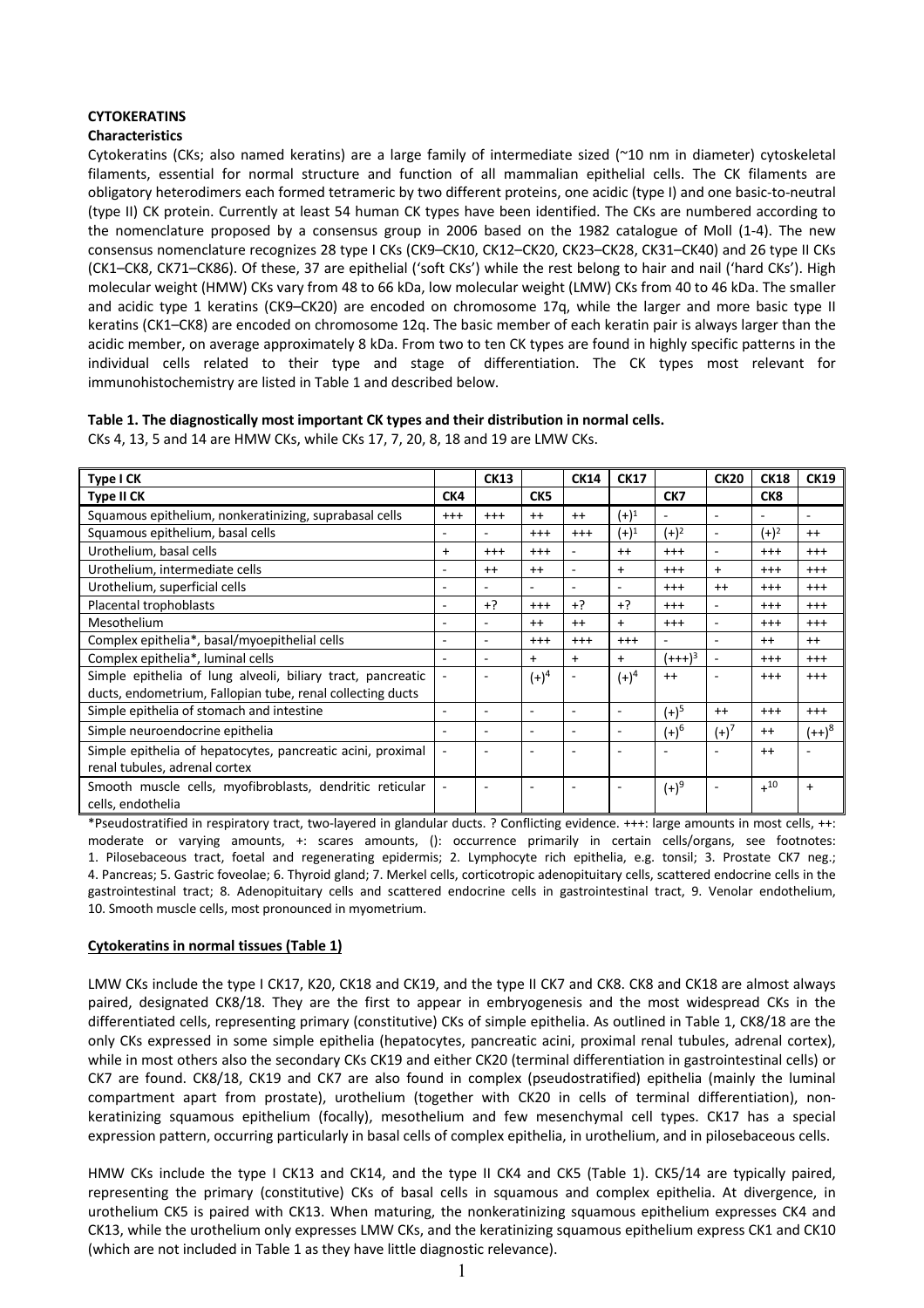| Type I CK                                                 |                          | <b>CK13</b>              |                          | <b>CK14</b>              | <b>CK17</b> |           | <b>CK20</b>              | <b>CK18</b> | <b>CK19</b> |
|-----------------------------------------------------------|--------------------------|--------------------------|--------------------------|--------------------------|-------------|-----------|--------------------------|-------------|-------------|
| Type II CK                                                | CK4                      |                          | CK <sub>5</sub>          |                          |             | CK7       |                          | CK8         |             |
| Squamous cell carcinoma                                   | $+/-$                    | $+/-$                    | $+$                      | $+/-$                    | $+/-$       | $-$ /+    | ٠                        | $-$ /+      | $+/-$       |
| Urothelial carcinoma                                      | $+/-$                    | $+/-$                    | $+/-$                    | $+/-$                    | $+/-$       | $+$       | $-$ /+                   | $\ddot{}$   | $\ddot{}$   |
| Epithelioid malignant mesothelioma                        |                          | $\overline{\phantom{0}}$ | $+/-$                    | $\ddot{}$                | $+/-?$      | $+/-$     | $\overline{\phantom{0}}$ | $\ddot{}$   | $\ddot{}$   |
| Lung adenocarcinoma                                       | $\overline{\phantom{a}}$ | $\overline{\phantom{a}}$ | $\overline{\phantom{a}}$ | $\overline{\phantom{a}}$ | $-1$        | $+/-$     | $- (+)^1$                | $+$         | $\ddot{}$   |
| Breast and salivary gland adenocarcinoma                  |                          | $\overline{\phantom{0}}$ | $-1 + 2$                 | $-/-^2$                  | $- (+)^2$   | $+$       | $\overline{\phantom{0}}$ | $\ddot{}$   | $\ddot{}$   |
| Oesophagus,<br>stomach,<br>biliary<br>tract,<br>pancreas, |                          | $\overline{a}$           | $- (+)^3$                |                          | $- (+)^3$   | $+/-$     | $-/-4$                   | $\ddot{}$   | $+$         |
| endometrioid and ovarian non-mucinous adenocarcinoma      |                          |                          |                          |                          |             |           |                          |             |             |
| Small intestine, appendix, colon, rectum and ovarian      | $\overline{\phantom{a}}$ | $\overline{\phantom{a}}$ | $\overline{\phantom{0}}$ | $\overline{\phantom{0}}$ |             | $-(+)$    | $+/-$                    | $\ddot{}$   | $\ddot{}$   |
| mucinous adenocarcinoma                                   |                          |                          |                          |                          |             |           |                          |             |             |
| Renal cell and prostate adenocarcinoma                    |                          |                          | $\overline{\phantom{0}}$ | $\overline{\phantom{0}}$ |             | $- (+)^5$ | $\overline{\phantom{0}}$ | $\ddot{}$   | $+/-$       |
| Neuroendocrine neoplasms                                  | $\overline{a}$           | $\overline{\phantom{a}}$ | $\overline{\phantom{0}}$ | $\overline{\phantom{0}}$ |             | $-1$      | $- (+)^6$                | $+$         | $\ddot{}$   |
| Thyroid carcinoma                                         | $\overline{\phantom{a}}$ | $\overline{\phantom{0}}$ | $\overline{\phantom{a}}$ | $\overline{\phantom{0}}$ |             | $\ddot{}$ | $\overline{\phantom{0}}$ | $\ddot{}$   | $+/-$       |
| Hepatocellular carcinoma                                  | $\overline{\phantom{a}}$ | $\overline{\phantom{a}}$ | $\overline{\phantom{a}}$ | $\overline{\phantom{a}}$ |             | $-(+)$    | $\overline{\phantom{a}}$ | $\ddot{}$   | $-(+)$      |
| Adrenocortical carcinoma and germ cell tumours            |                          |                          |                          |                          |             |           |                          | $\ddot{}$   |             |

**Table 2. The diagnostically most important CK types and their distribution in malignant epithelial neoplasms (carcinomas, epithelioid malignant mesothelioma and endocrine neoplasms).** 

Occurrence (positivity >10% of cells) in tumours: +: >90% , +/-: 50-90%, -/+: 10-50%, -(+): 1-10%, -: <1%. 1. Intestinal differentiation; 2. Mainly metaplastic/basal like, 3. Mainly pancreas and ovarian serous carcinoma. 4. Usually focal positivity. 5. Papillary and chromophobic renal cell carcinoma mostly positive, prostate adenocarcinoma positive in about 10%. 6. Merkel cell carcinoma mostly positive.

## **Cytokeratins in neoplastic lesions (Table 2)**

Primary and metastatic carcinomas, mesotheliomas and endocrine neoplasias tend to retain the CK profiles of the putative cell of origin (Table 2). Thus, the large majority of squamous cell and urothelial carcinomas as well as mesotheliomas express CK5, the large majority colorectal adenocarcinomas are CK20[+]/CK7[-], and the large majority of hepatocellular, renal cell, prostate and adrenal cortical carcinomas solely express CK8/18 (2,5,7). However, carcinomas may lose 'maturation types' of CKs: Squamous cell carcinomas tend to lose CK4/13 (that are expressed in normal suprabasal squamous epithelium). Urothelial carcinomas typically express both HMW and LMW CKs but often lose one or more types (e.g., CK5, CK7 and/or CK20). At the same time squamous cell carcinomas tend to express LMW CKs (that are only focally expressed in normal squamous epithelium). Colorectal adenocarcinomas may lose CK20 and may gain CK7 (but the individual tumour rarely do both). Thyroid carcinoma often express CK19 (which is not present in the normal gland).

#### **Application**

Immunohistochemical mapping of CK types is important in classification of carcinomas of unknown primary origin.

Identification of LMW CK types such as CK8/18 is also important in the study of neoplastic development and differentiation. E.g., in contrast to normal squamous epithelia, CK8/18 may be widely expressed in squamous cell carcinoma of the uterine cervix and head and neck as well as their precursor lesions (8-10). In intraductal breast lesions and invasive ductal carcinomas, identification of the luminal cell CKs CK8/18, CK7 and CK19, and the basal/myoepithelial cell markers CK5/14 are relevant for subclassification and prognostication (11,12).

Neoplasms derived from simple epithelia, expressing CK8/18 as the only CK types, will often show a low level of CK expression. IHC detection of CK8/18 therefore calls for sensitive and robust immunoassays based on appropriate choice of antibodies (Abs) and protocols calibrated for the purpose.

For most CK types a large number of commercially available Abs are available, and staining protocols can be set up in countless ways making it difficult for laboratories to identify and implement the best immunoassays. Less successful CK Abs and suboptimal protocols may result in ambiguous or false negative staining reactions hampering the diagnostic utility and consequently the reliability of IHC.

In NordiQC, tests for CK5, CK7, CK8/18, CK14, CK19 and CK20 as well as CK-LMW, CK-HMW and CK-PAN have been performed one or more times. For all of them, results regarding good and less successful antibodies are described together with recommendable protocol settings.

#### **Visualisation**

See assessments of CK-pan, CK-HMW and CK-LMW.

# **Controls**

On-slide control TMAs for CKs should include normal tissues as listed below.